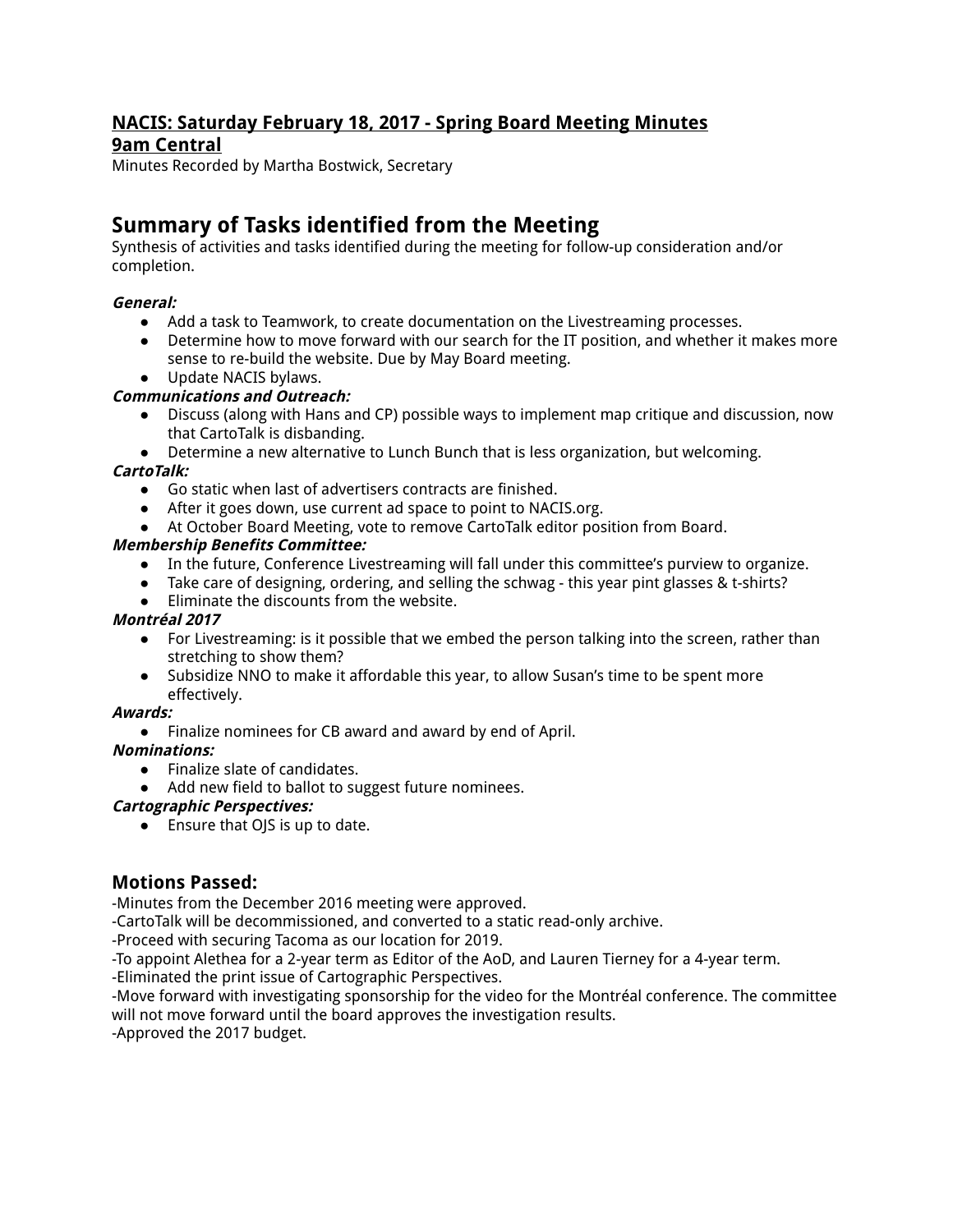# **Board Composition:**

#### **Executive Office (non-voting)**

Tanya Buckingham | Executive Director (term expires 1/2017) Susan Peschel | Business Manager (un-termed) Daniel Huffman | Director of Operations (term expires 1/2019)

#### **Executive Board (voting)**

Amy Griffin | Past President (term expires 10/2017) Anthony Robinson | President (term expires 10/2017) Fritz Kessler | Vice President & Program Chair Montréal (term expires 10/2017) Ginny Mason | VP-Elect (term expires 10/2017) Mary Beth Cunha | Treasurer (term expires 10/2018) Martha Bostwick | Secretary (term expires 10/2017)

#### **Board of Directors (voting)**

Andy Woodruff (term expires 10/2017) Brooke Harding (term expires 10/2017) Matt Dooley (term expires 10/2017) Rosemary Wardley (term expires 10/2018) (regrets) Nick Martinelli (term expires 10/2018) Donna Genzmer (term expires 10/2018)

Travis White | Student Board Member (term expires 10/2017)

#### **Ex-officio Members (non-voting)**

Amy Griffin | Editor of Cartographic Perspectives (term expires 12/2019) Hans van der Maarel | Editor of CartoTalk (term expires 12/2018) (regrets)

Quorum is ⅔ of voting members in attendance (9 people required, 12 in attendance, we meet quorum).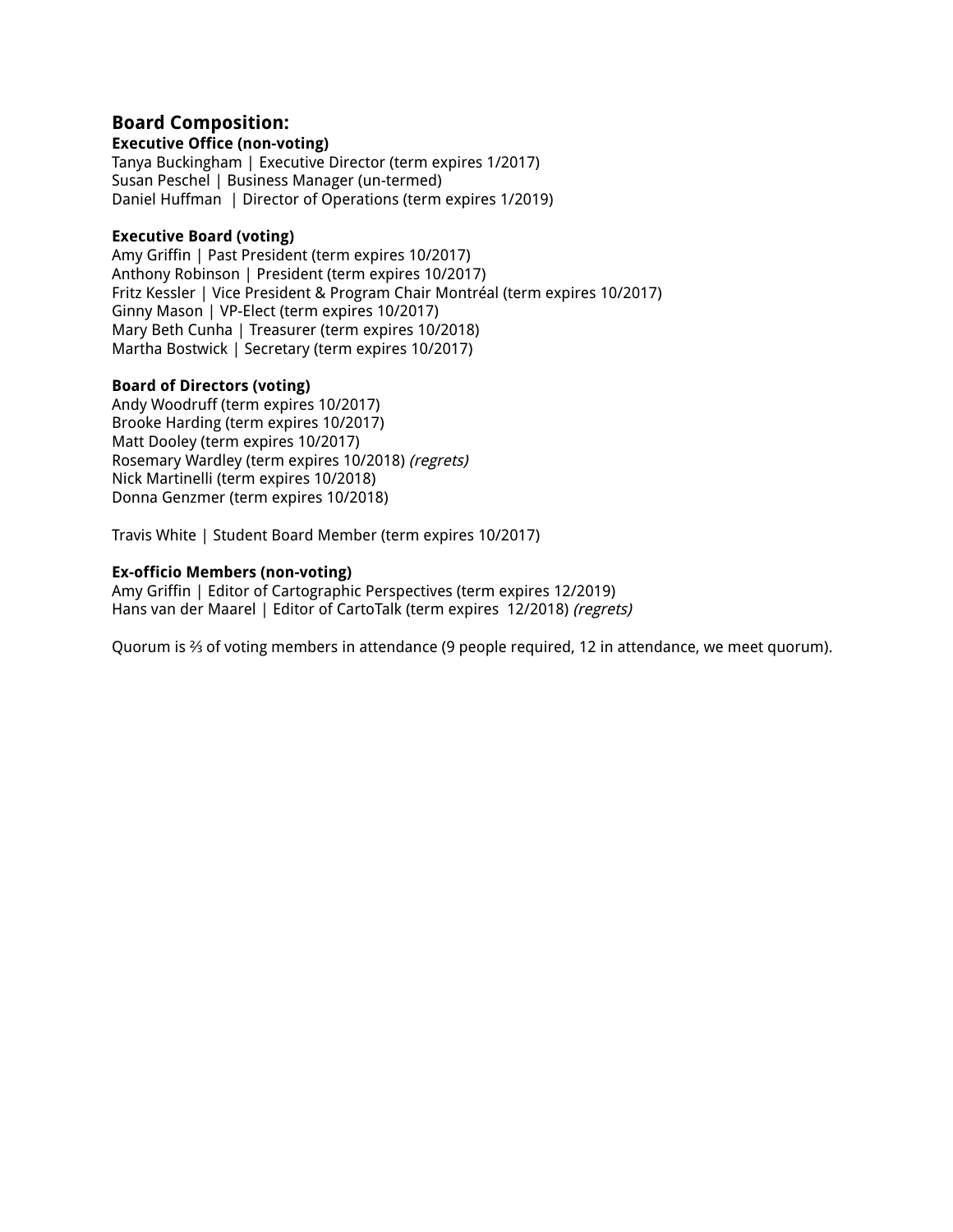#### **NACIS: February 18, 2017 - Spring Board Meeting Minutes University of Wisconsin - Milwaukee, AGS Map Library**

Meeting began at 9:17am

# **Welcome | Anthony Robinson**

-Reviewed the day's agenda -Thanked board members for making time to come to the meeting.

# **Minutes Approval | Martha Bostwick**

-We need to approve minutes from the December Online meeting. Are there any modifications or additions? (None suggested).

-Matt made a motion to approve the minutes from the December meeting. Donna seconded the motion. All aye. No opposed. Minutes are approved.

-Please look at Teamwork if you've not looked at it recently. Ask Daniel if you need help. There are many tasks that are already overdue. Lots are tasks are dependant on previous tasks getting marked complete.

-Daniel: something that is assigned to you may just be because you're the committee chair, not necessarily you. So get your committee working on it.

# **Membership Update | Susan Peschel**

-In the last year we had 429 regular members, 74 student members, 30 affiliates, 14 subscriptions (9 of which purchase print issued), and 4 cancellations.

-Tanya: Are we down numbers?

-Daniel: Not really. Last year says 595 members, so not too far off.

# **Finance Committee | Mary Beth Cunha**

-See copy of Mary Beth's reports, showing last year's numbers and this year's potential numbers.

-We did really well at the conference last year. Not usual and can't be expected again.

-Susan thinks we were undercharged \$6,000–\$7,000 on things the hotel lost track of.

-Anthony: Net return was \$48,000 profit. Crazy good and can't be expected again.

-Susan: In the past, Madison 2011, 324 attended we made \$25,000. 340 attended in COS, 127 of which were first timers. Portland was 373 people with \$26,000.

-Mary Beth: So, \$26,000 seems to be the usual high for profit.

-Susan: If only 200 people had shown up, we would have been a negative for COS.

-Anthony: Break even seems to be around the 240 range, depending on types of registrations we receive.

-Ginny: What accounted for the higher profit?

-Susan: It was a combination of high attendance, lower costs, and they covered around \$6,000–\$7,000 in social reception events. There was some aspect of them being under new management and trying to suck up a little. The transition of hotel ownership really affected the process, booking, other arrangements. The money for the video streaming was already accounted for in the budget. -Anthony: Is there anything else in the budget from last year that needs talking about.

-Susan: Atlas of Design stuff from Amazon is still having charges and stuff coming through the credit card that needs to be finalized and taken care of. So looks like we're still fighting with people from Amazon.

Anthony: Why didn't we spend as much as we thought for student grants? -Matt: We awarded as many as we had applicants for.

-Mary Beth: Note that in her reports, anything in italics are things she added or made notes on. -Anthony: Are there any questions about 2016? Can we move on to discussing 2017?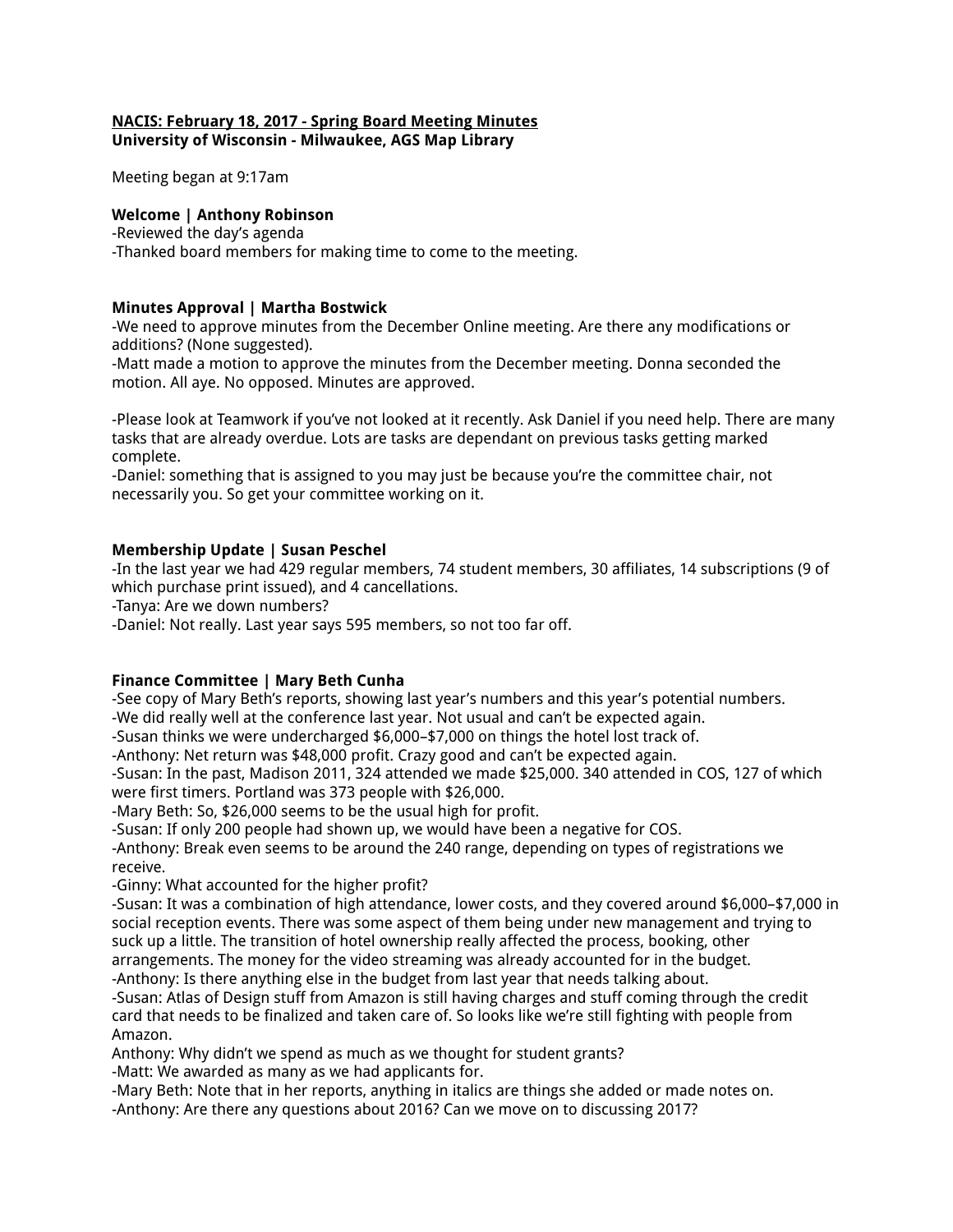-Mary Beth: She wasn't sure about how to assign funds for AoD (Atlas of Design) because she wasn't sure how to budget for a non-production year.

-We need to leave some money in the budget for miscellaneous items.

-Daniel: There is no stock left, so warehousing shouldn't be needed.

-Susan: East View's numbers for AoD don't quite align with Susan's.

-Anthony: We should anticipate that CartoTalk advertising is being eliminated.

-Daniel: We should strike any AoD revenue for 2017, since we don't have any stock left to sell.

-Mary Beth: Do we want any money from CartoTalk?

-Anthony: I think that will change later today, so probably not.

-Mary Beth: So anything for AoD either?

Daniel: Not really. Just for the website and a little miscellaneous.

-Amy: Are the expenses for CP, copy editing, etc. dependant on 3 issues?

-Daniel: Yes

-Amy: We're pushing on 5-6 issues going out this year, so those expenses will need to go up.

-Daniel: Do we need to still budget for cover art, or licensing. We don't usually do any of this?

-Mary Beth: can we get rid of that \$100?

-Amy: yes

-Anthony: Some of big items are on 2nd page, we decided to go ahead and videostream the whole meeting in Montréal. So our number needs to be adjusted to budget for that.

-Mary Beth: does the \$21,000 include their hotel stay?

-Susan: No, we need to budget for 2 people for the week.

-Mary Beth: also added in 3 days of hardwiring @\$150 per day. That's what that budget line is for. -Susan: Fritz, that's something that you will need to do, and schedule with the hotel. We've used this company before, and we can model our usage based on COS.

-Anthony: budget also includes the IT position, also expenses to pay for the Board meeting. Also budget for someone to scout out future sites to make sure they will work.

-Tanya: related to that, we talked that it's also great and possible for the meeting planner to see the site ahead of time.

-Mary Beth: she left the number at \$7,000, since we don't use it all

-Susan: just have to pay for airfare if Ginny wants to go to Norfolk. The Norfolk hotel is easy to layout, great space.

-Ginny: She'd also like to get an idea of the city, etc. since she's never been there.

-Tanya: can help book travel if Ginny doesn't want to deal with reimbursement.

-Mary Beth: has a few small items she can talk to individuals about on the side, such as conference survey fees.

-Anthony: he's been using his Penn State credentials each year, but would like to transfer away from him doing it, so would be nice to have some other credentials for a survey service.

-Mary Beth: on IT position, she just threw it in at \$30,000 as a guess. InMotion we've been paying \$300 every year but only budgeting \$110, so she'll increase that line to what we're actually paying.

-Amy: we should have the IT person look to consolidate and lower those fees.

-Mary Beth: is there a CP award this year?

-Amy: Yes there will be.

-Daniel: and it's all on us this year, not being partially funded by Long Island University (Pat's school).

-Nick: should we need to budget for money for the YouTube account and loading videos? Or is this part of E3 fees?

-Anthony: should be uploaded by E3, no additional costs unless we change our type of YouTube account to have ads.

-Donna: Could we move to having ads on YouTube instead, as a replacement for the advertising on CartoTalk.

-Anthony: this will come up later in the General Items discussions. This is something we've talked about before and need to again.

-Looks like net projection is a loss, fairly usual.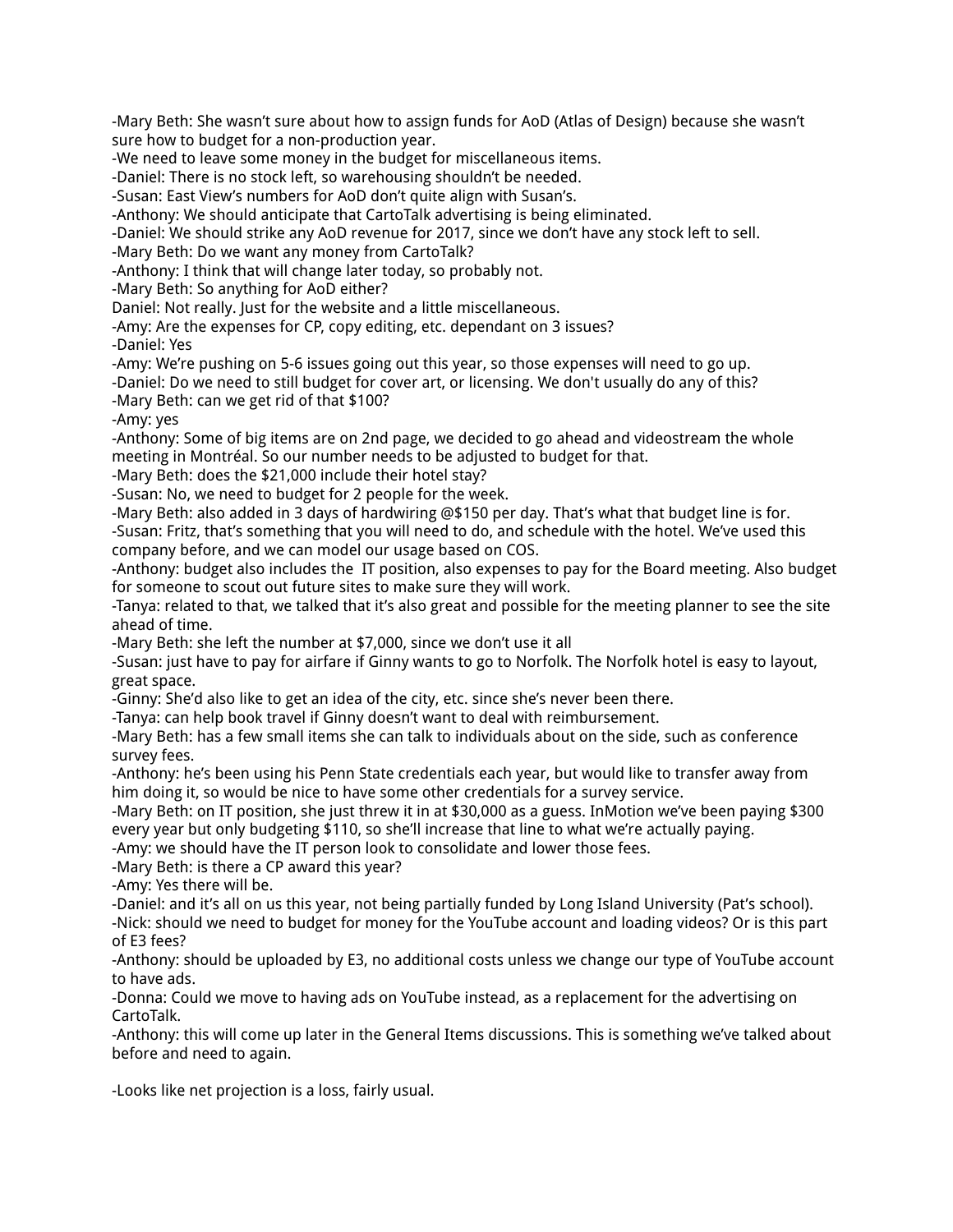-Mary Beth: more than last years as we're forecasting a \$30,000 IT position and the livestreaming. Also assuming a small conference.

-don't forget that we have 2 signed contracts on the book, and will possible have a 3rd after today that we are liable for.

-We're still good with plenty of money in bank to cover commitments.

-Does the web update cost need to be separate, or should that be folded into IT person at some point -Tanya: after we get the IT person, it would be folded into it afterwards.

#### **Communications & Outreach Committee |Daniel Huffman & Tanya Buckingham**

- Report
- -Their committee is divided into teams.

-They chose 3 things they wanted to focus on, and the teams work on each.

-Code of Conduct, Mentorship, and University Team identifying schools that don't typically come to NACIS and focusing on those with different demographics.

-Daniel: people that are going to different conferences, etc. this spring, please take stuff to hand out. -Rosemary had provided written comments about Twitter accounts. There are pinned notes saying to re-direct to the new one? (discussion unclear, any input appreciated)

-Daniel: some CP announcements going out through Twitter now.

#### **Cartotalk | Hans van der Maarel (Anthony Robinson in lieu of Hans)**

-Big discussion needed on what we're going to do about it.

-Needs to get decided on today.

-Rosemary shared Twitter-related feedback on what people thought about Cartotalk when she asked. -Anthony hasn't heard a strong argument to actually keep the forum as is. Most common seems to be to switch it to a static archive. The second step would be to figure out what the next platform for community engagement would be.

**1st point:** do we want to continue?

-Matt: He's always thought the archive option is a good option since we've discussed.

-Daniel: He suspects if we have an archive that visits that will go down over time as the archive ages. Will it be feasible to even maintain the archive down the line if it costs money?

-Amy: It shouldn't cost much.

-Anthony: Does anyone want to make an argument to keep CartoTalk? He hasn't gotten the impression from Hans or the other directors that they're even super-invested in keeping it.

-Travis: There is the option on Stack Exchange called Area 51, where the carto area is sort of in limbo.

-Daniel: they tried to get that going a couple of years ago, but if there wasn't much interest.

-Anthony: That sounds like it will be part of the 2nd point of discussion.

-Amy: Is there an option in the current software to archive, or does that need some sort of work involved to make the archive happen?

-Anthony: He thinks there's a way to make it read only.

-Daniel: Then it only works until the software is too outdated.

-Matt: So then do we archive it in a way that will last?

-Tanya: Is this someone that the IT person looks at? Right now decide to go static, then IT would decide how to archive it.

-Anthony: It would be up to them to figure out how to future-proof the shut down site. A good point to consider.

**Motion: NACIS will decommission CartoTalk from further active use and convert it to a read only forum to preserve its content and maintain visibility.**

**Donna will make that motion. Matt seconded the motion. All in favour: Aye. No nay. Rosemary abstained, via phone. Motion passed.**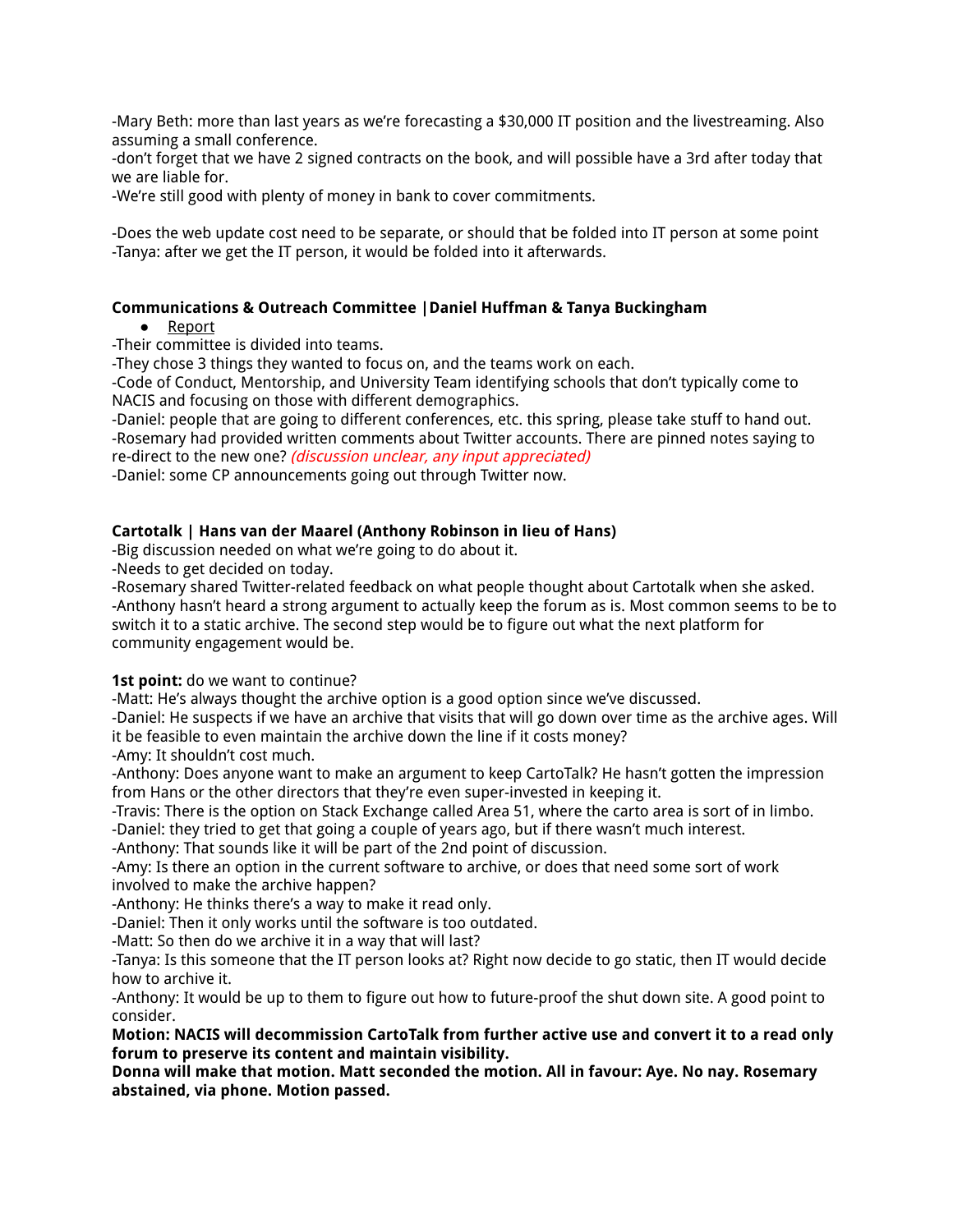#### **2nd point: Now what?**

-Lots of ideas were bandied around on what to do next. An idea was to develop some kind of engagement method that integrates with CP. This was not universally agreed upon. Maybe have the C&O, CP, CartoTalk teams all work together to come up with a new idea?

-Daniel: We don't necessarily have to do anything. Maybe let things run themselves is a viable option. Maybe just have a link on our website that says "go here if you want to talk about maps" that points to other forums/sites.

-Tanya: The biggest loss is there is no other forum for critiquing maps. So that's where the CP Visual Fields people could work to find something.

-Daniel: Is this available on other sites?

-Nick: Somewhat, but the archiving of those critiques would be lost. The pace that the forums change is so fast that they will be redundant in a few years, and we'll be in the same place as we were with CartoTalk. Much easier to just update links on NACIS.org that point to the new current forums/whatever that people are using at that point in time.

-Tanya: She thinks it's time to move on.

-Anthony: Do we ask the C&O people to do anything? Nobody has argued for that in this conversation. -Rosemary: She agrees with what's been said.

\*\*Rosemary left the meeting\*\*

-Amy: Her idea of a map critique component of CP wasn't the same thing as what happens on CartoTalk. It would be more formal.

-Anthony: Maybe the groups can get together and talk about how to use our existing channels to do something. Maybe send out a Tweet every now and then for an informal online critique. Nothing formal. -Daniel: We don't need to keep people engaged in the context of CartoTalk, we can engage them in other new ways.

-Anthony: So, there's no motion to be made?

-Tanya: As part of C&O, just add discussion of this to their plans, and make an effort to include Hans and CP in their ideas. We need to make a big effort to thank them for their all their contributions.

-Susan: We have advertisers that have paid contracts for serving their ads.

-Amy: The static site can keep serving their ads in perpetuity.

-Daniel: We wouldn't take any new advertisers.

-Susan: There are still 2 active contracts. MapDiva might end in May 2017.

-Amy: Maybe shut it down as soon as the ad contracts are done?

-Anthony: Use current ad space after that to point to NACIS.org.

-The worst case scenario is we pay someone back for their unused ads.

-Don't eliminate the CartoTalk Editor position until October meeting.

-Anthony: He will email Hans today about the updates.

-Tanya: Maybe ask him if he still wants to be engaged through Communications and Outreach, as maybe doing critiques on Twitter or whatever.

# **General Conference Matters | Anthony Robinson / Fritz Kessler**

**Locations for 2019:**

-Take a look at the proposals on Albuquerque and Tacoma. The spreadsheet is the result of our input, and Michelle researching them. The tabs are the responses to her requests. There were 6 potentials that responded. The 2 most plausible were for Tacoma and Albuquerque, based on trying to go west again. -Some hotels turned us down. Some have reasons. A lot of time we are too space intensive for what we spend.

-Our preferred room price is also something we have issues with.

-Most exciting in Anthony and Susan's opinion is the Tacoma location. They are by far the most proactive. We would have the run of the hotel, no other bookings - or so they say. We will fill most of the available space.

-Daniel: emails indicate that Albuquerque and Tacoma were top. What made these stand out over the other 4.

-Anthony: some of the 4 have stopped communications. We've been to a couple of these places.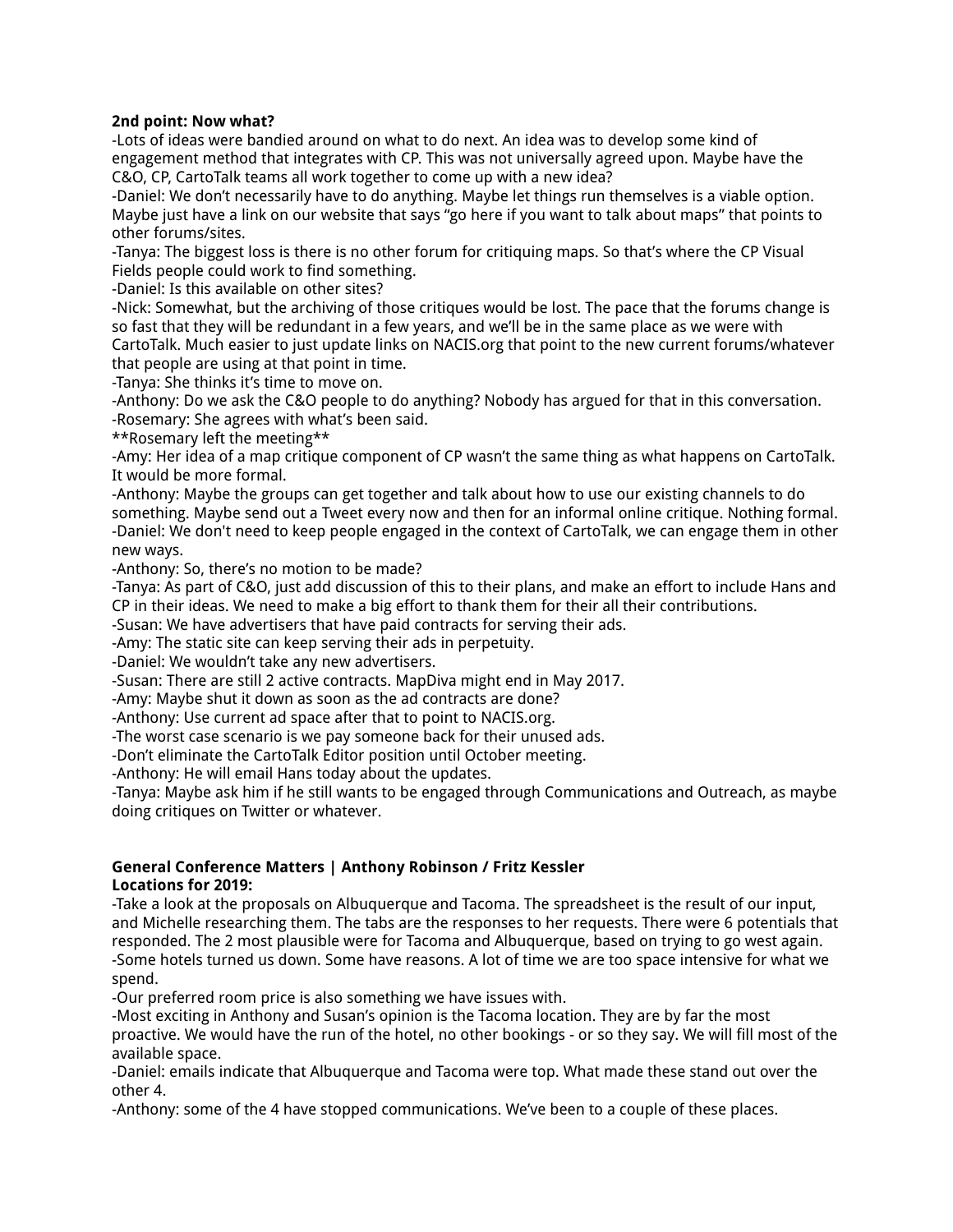-Nick: Seattle has a lot of advantages for connectivity.

-Anthony: both he and Fritz have been to Albuquerque, and neither think the location is safe and good for our meeting.

-Daniel: did we want to avoid Hyatts?

-Susan: Has had bad luck with them in the past, but Michelle doesn't have problem with them.

-Anthony: Tacoma has been most proactive.

-Mary Beth: We've wanted to go there for years. We tried years ago and couldn't afford it in the past. -Susan: Fritz and Gordon have given confirmation on it's a really nice hotel.

-Daniel: Questions about the food and bev minimum of \$35,000. Is that comparable?

-Susan: Very comparable, would be easy. They've already negotiated the meeting room rentals. We are always over our food and beverage minimums. All depends on how many people come. Spending more of F&B always allows us to negotiate for other services.

-Amy: We'd also have local arrangements. Jim Thatcher and Gordon?

-Daniel: Is there ever any negotiation in room rate along with the F&B? Is it ever done?

Susan: She's asked before about negotiating room rates. She always sees if there is any room to wiggle in that rate.

-Anthony: We get bounced from people a lot on rates because we're so low. Remember this is 2019 also. -Susan: The Salt Lake City ones seem remote from walkability.

-Daniel: Nice to be far west again.

-Susan: Until we really truly run out of new places, part of the fun is going to a new city.

-Anthony: Seattle area has a high density of people that do what we do.

-Susan: Space will be a little funky in the meeting rooms. More vertical for meeting spaces than usual. This is true for Montréal too.

-Martha: Are there any negatives for Tacoma?

-Amy: The airport isn't the most easy for transport, but not bad.

-Travis: The light rail is supposed to be done by then.

-Amy: It's important to let people know airport transportation options.

-Anthony: any thoughts about the other possible locations?

-Donna: what part of country are we looking at for 2020?

-Midwest.

-Daniel: West and Midwest tend to have higher attendances.

-Anthony: Are we ready to make a motion on this? If we don't move, we could lose it to someone else. Last time we looked they were way overbooked already.

#### **Motion: Donna moved to go ahead with Tacoma. Amy seconded. All voted Aye. Motion approved.** -Daniel: Do we want to advertize in advance?

-Anthony Information overload, maybe not. Too much on website already.

-Martha: IMIA asked me if there was any interest in co-meetings. I told them about how another group piggybacked on us last year, and he was interested. Told him that our hotels and dates were booked for 3 years.

-As long as they are clear that it doesn't impact our meeting. Will talk later. Will put them in touch with Tanya.

#### **NACIS Streaming in 2017 - what have we learned from 2016?**

-Anthony: He put this on the agenda since it's such a new thing. Is there anything that we need to discuss? We're trying to accommodate most wishes on risks, whether people want to be recorded, etc. -Daniel: We need to have the procedures well document for future knowledge.

-Anthony: Andy has been running everything, but it needs to be more of an official role for someone to take on for each meeting. Can't fall on conference coordinator.

-\*General discussion on when to have people sign the acceptance to be recorded.

-Ginny: Can this be built into the website?

-Anthony: acceptance emails come from Sched.

-Ginny: Can there be a link to a form they have to sign when they get their acceptance letter, so tracking it can be automated in some way. Want to eliminate miscommunication.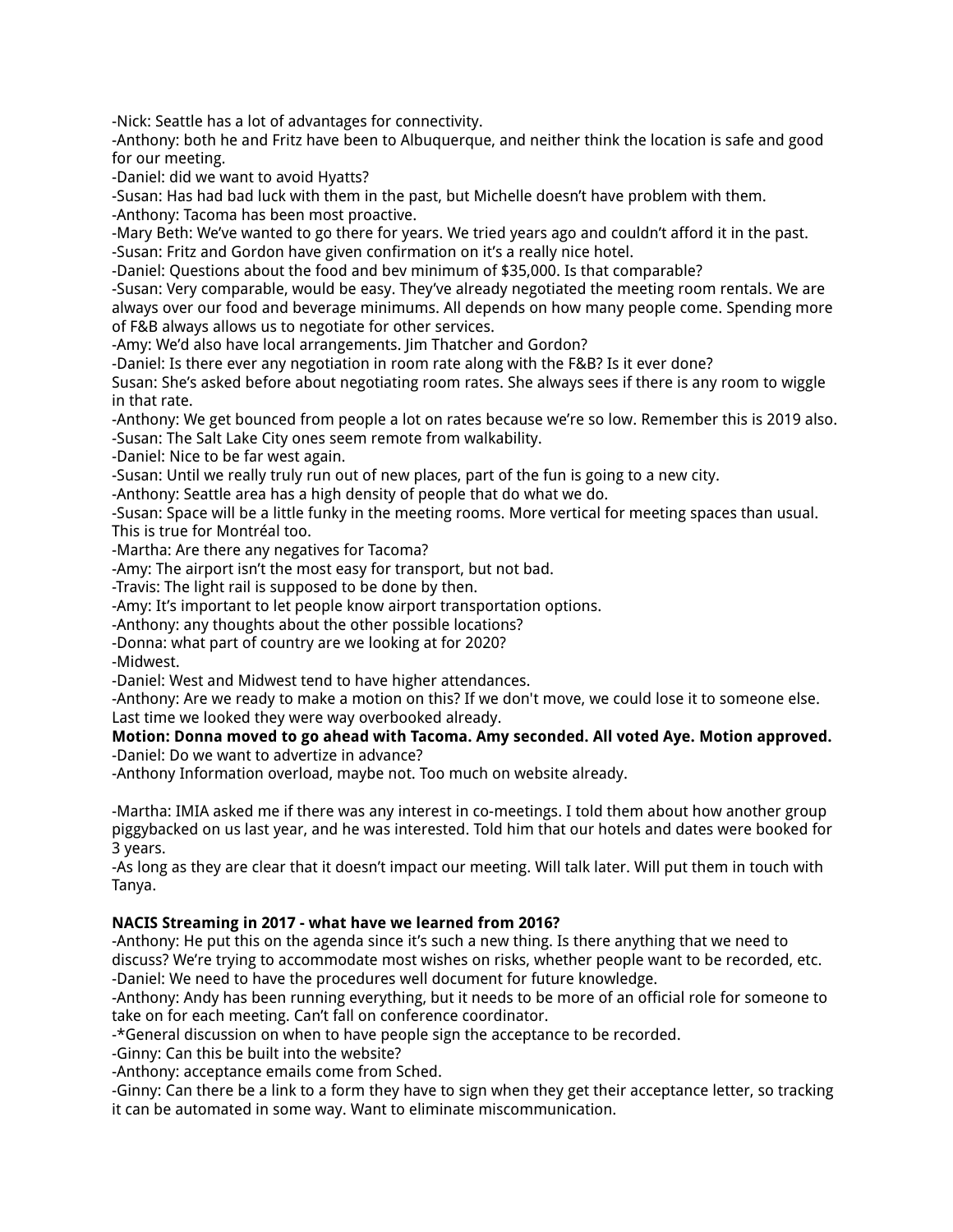-Anthony: There was a double-check on this before the videos went live. Maybe have a page that explains what we do with the streaming and how we use it.

-Daniel: As long as this is documented.

-Amy: Make sure it gets into Teamwork.

-Anthony: Did anybody get feedback?

-Andy: It was mostly positive from what he's seen and heard.

-Anthony: We got 1 negative response about justifying being able to attend the conference if the video is available online. The decision makers don't always understand the benefits of in person access to networking at a conference.

-Mary Beth: Can't really evaluate until after this year, since last year the streaming wasn't advertised in advance.

-Anthony: One thing we did with PCD, was that NACIS members could live stream. Non-members didn't get the content until a month later. Should we maintain this model this year?

-Matt: is a month a long wait? Will enthusiasm wane?

-Anthony: We wanted some wait period to promote the positives of a membership. Cool! You can watch now! There was good Twitter buzz and we actually got members join that day.

-We know better next year to advertize which talks won't be livestreamed, so people know what's going on.

-We're very progressive on letting people opt out of streaming and recording. Most conferences make you opt in if you want to present.

-Daniel: Should we split the difference on time to lock down the videos?

-Tanya: No! Let's make people join NACIS to see it right away!

-Nick: He doesn't like videos that distort the screen to show people too. Can we discuss this with them for next year, so that the screen isn't distorted. Embed the person presenting into the video?

-Anthony: Good stuff to discuss with the company. We can ask and discuss.

-Amy: They seemed extremely competent anytime we interacted them.

-Tanya: Andy, have you agreed to do this for this year?

-Andy: Not yet.

-Tanya: Are you willing, having gone through the process last year. Or to shadow someone and teach them.

-Andy: Sure.

-Tanya: How much tech knowledge was there?

-Andy: Not that much. It's pretty easy to do.

-Tanya: Should this be a Membership Benefits Committee task?

-Amy thinks so.

-Anthony: Daniel, add to Teamwork that we need to create documentation for this.

-Andy: What do the actual technical requirements look like? How are they determined?

-Anthony: We've learned from COS, so we know what we need for Montréal. It will be on a task list.

#### **Core elements of a NACIS meeting - Is there anything we should stop doing?**

-Anthony: The complexity of the meeting is high now. Every time we add an element, we never take anything away. And some seemingly small things have unknown behind the scenes tasks that take up a lot of time. Is there anything that we want to discuss removing?

-Fritz: the idea of having the VP doing field trips is terrible.

-Daniel: isn't that for local arrangements?

-Anthony: that actual position hasn't happened in years. It's changed a lot.

-Amy: it's more difficult as the meeting is bigger.

-Tanya: People used to pitch to get us in their city. It's just not done that way anymore.

-Anthony: For Montréal, the 'local' person was just able to say they'd been there and it was okay.

-Tanya: Should there be field trips?

-Anthony: A lot of work falls on the organizer no matter what.

-Daniel: So often field trips are cancelled anyway due to lack of interest.

-Ginny: we put a request in the CfP that anyone with ideas contact them.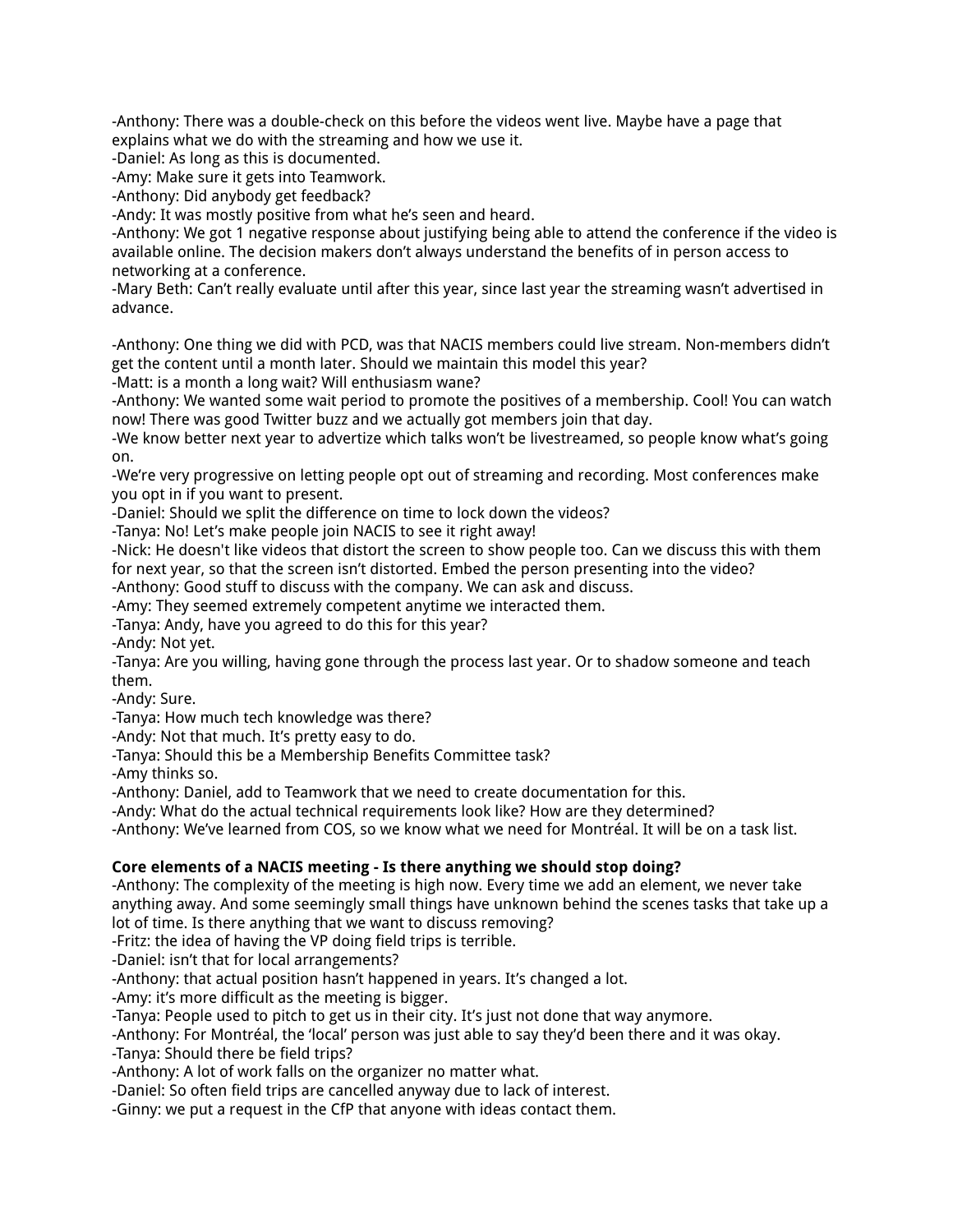-Susan: Their tourist bureau is proactive, we could do something as simple as gathering info.

-Martha: We could just set up a table with brochures and sign ups. Similar to lunch bunch, where it's up to them to just meet up and do something on their own.

-Amy: Thinks field trips still need to exist in some way.

-Susan: Some people always want to go, and those that are coming from far away like to see stuff other than the conference.

-Mary Beth: There are companies that arrange this for you, they tried it in Palm Springs for the Pacific Coast Geographers.

-Susan: There are always cost limits

-Brooke: MAybe make it more like Birds of a Feather meetups. There are enough people that rent cars they they can figure out their transportation on their own.

-Daniel: wants to eliminate conference bags and snacks, etc. The snacks were meant to be a one-time thing, and it's become regular. There is a lot of waste, a lot of people don't keep them.

-Susan: bags were free this year, and in past years they were used for bagging AoD.

-If we eliminate the contents, we don't need the bags.

-Tanya: Is it time to streamline or eliminate the print program. Maybe just print daily sheets of events. -Amy: She loves to have a hard copy. Loose papers would get lost so easily.

-General board discussion on the production of our print program.

-Martha: Volunteers to do program if they want her to.

-Ginny: Do they have board support to change things.

-Fritz: Is there confirmed support to move away from the past methods of production?

-Tanya: For sure. Go ahead.

-Ginny: We won't need to use room signs this year, they are already on rooms at hotel.

-Daniel: Schwag. What do we do about that?

-Still continue. People love pins, stickers, etc.. Are the bigger items luggage tags, or coasters worth it? -Anthony: In past it's been helpful to have the membership benefits committee to help with this design stuff. To keep it off the minds of the VP and VPE.

-Fritz: Talked to Ginny and Martha about alternatives to T-shirts. Pint glasss with NACIS and something mappy. Cost per units are 57¢ at 144 units. Can bundle with a t-shirt and sell together.

-Do we have to charge in Cdn or US dollars?

-Member Benefits can take care of this.

-Daniel: one more suggested cut? Can we reduce the amount of stuff we give away? Ie, the schwag handed out at banquet, etc. Takes so long sometimes.

-Brooke: how about a social media giveaway? Tweet now and win!

-Martha: Spread out the giveaways throughout the conference. Have something at each session, or morning/afternoon, etc.

-Anthony: The fun run can be a logistical problem to fit in.

-Nick: make it Birds of a Feather thing too. Let them meet up on their own and see how they can fit a run into our schedule, rather than fit the schedule to accommodate their run.

Lunch Bunch: is getting unwieldy.

-how about just giving people sign up sheets for various restaurants. Remove the famous person element.

-Brooke. What was it for?

-Tanya: It's original intent was to have an experienced member with new members showing them hospitality, Not a 'famous' person. So it's morphed over the years.

-Susan would like to see it continue in some form to make it easy for new people to find lunch mates. -Anthony: so, did we resolve anything? Is it just up to Communication & Outreach to determine something new that's less work and organization, but still welcoming. -Tanya: Yes.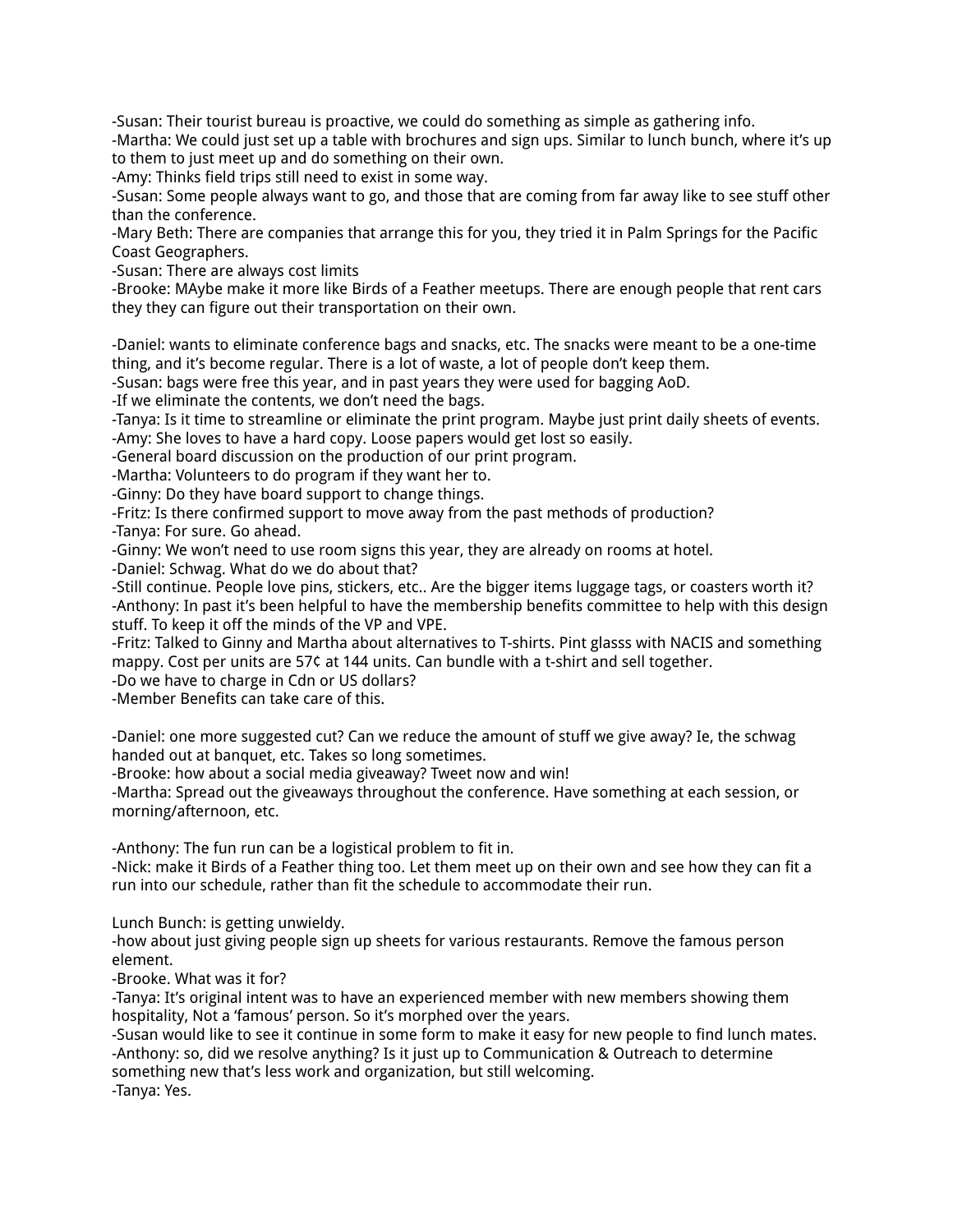# LUNCH

# **Montreal 2017 | Fritz Kessler / Ginny Mason**

-The CfP has been mailed. Email going out next week.

-Amy: Is there free wifi in hotel rooms?

-Susan: No, it's free for SPG loyalty members.

-Anthony: We will convene for a board meeting Monday evening.

-Anthony: We can't emphasise the shift in our schedule enough. Talk about it everywhere, mention it in every email blast.

-Fritz: For the Thursday banquet the issue of the Corlis Benefiedo award. Is it going to happen this year? -Nick: We set up the document and the form is going out. We have the close day at March 31, so only 1 month worth of submissions.

-Ginny: When will it be awarded? We need to know if the person is willing to speak at the banquet, and we have enough time to arrange for that.

-Nick: The plan is to award by end of April.

-Fritz: We need to make sure we have someone to speak on Thursday. In anticipation of the CB person speaking, we haven't booked another speaker.

-Tanya: It's not required for them to speak

-Nick: If we're waiting on someone, depending on nominees are we going to want them to speak anyway. How long do we wait to decide?

-Amy: it's easy to put a PechaKucha together quickly.

-Anthony: makes sense to decide now what we're going to do, so we can plan ahead.

-Nick: He doesn't have attachment to having the CB winner be the speaker.

-Tanya; There is the possibility of the Opening speaker be a CB nominee.

-Anthony: JMJ recruited him. Geoffrey Mandel. He's out of our league really, but wanted to do it for the fun of it. Does Sci-fi maps of other worlds, and set design? Really cool.

-Vanessa brought up, if there is incentive for early submission? Some cool schwag?

-Tanya: we've already bumped up the deadline and made it earlier.

-Brooke: procrastinators won't be incentivized by anything.

-Tanya: Was there a problem with the date from last year?

-Amy: What is her motivation for trying to get people to register early?

-Fritz: She wanted it to be easier and not have everything to come in at the last minute,

-Amy: They can't make decisions before they're all in anyway.

-Matt: nobody should be penalized for hitting a deadline.

-Amy: It won't change anything. Nothing can happen until after the deadline anyway.

-Susan: You provided the message, but there isn't any reason to change.

-Brooke: They have 3 people this year that all live in the same city, so it really shouldn't be a problem to get it organized.

-Anthony: There's only one track, it;s not that much time or that hard.

-Susan: Mary Beth - the extra 2016 deposit was for the NACIS Night Out deposit.

-NNO is at the Bier Markt. Literally right across the street from the hotel.

-Plenty of space, the food looked okay. (Susan will make it work). It's accessible this year (elevator).

-Susan: to get a decent meal, that doesn't cost \$50 per person, it's really hard. So we either do something like appetizers, beer and poutine. Or a dessert like thing later. She will work to put something together.

-Martha: is it time to change things up for NNO if we're finding it hard to get a place and meet expectations for the prices people want to pay?

-Susan: It's very popular and people look to it now as their main food event of the day, would be hard to change it.

-Tanya: What type of price are we looking at?

-Susan: To get decent food it would be maybe \$50 per person. So we'd need to subsidize anyway.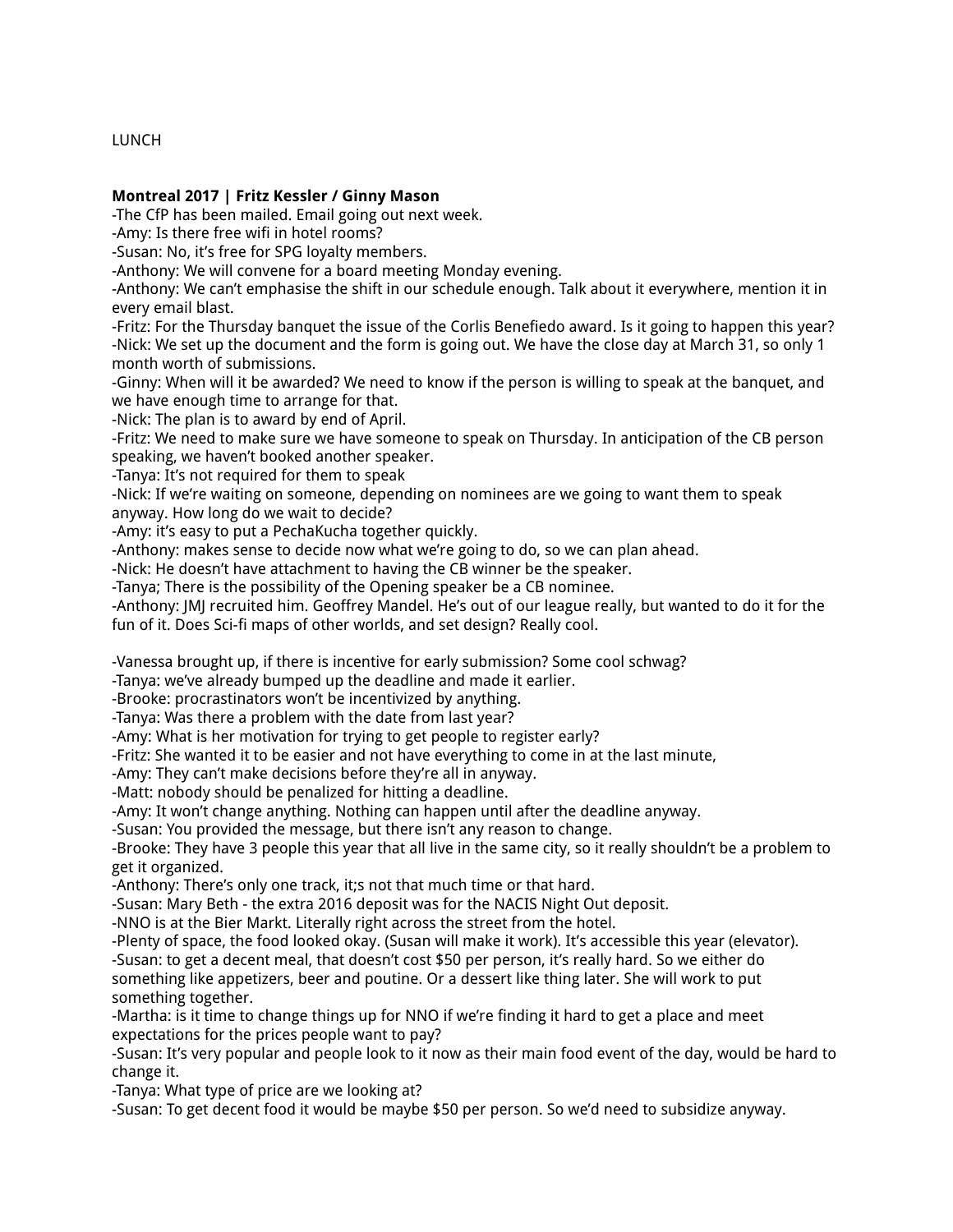-Tanya: Can we subsidize students?

-Susan: we don't want to make it too cost prohibitive.

-It's a cool place, pretty appealing. If it's advertised, people get excited and want to come anyway. -Mary Beth: We're sitting on a \$48,000 excess, why not subsidize this and give the money back to the members this year. Why waste a lot of Susan's time this year trying to haggle for food?

-Next year is an easier chance of it not being too expensive.

-Let's just subsidize this year and not worry about it.

-Tanya: We're talking about \$4000 that will be subsidized. Let's keep in mind that adding things is a slippery slope of spending that we have to be cautious of.

-Norfolk will change in 2 years, they're doing a lot of construction across the street that is supposed to be great.

# **Securing Technical Support for NACIS | Amy Griffin**

-We've gone through a process where we had a couple of people evaluate our RfP. It will not be cheap to do this. Tanya proposed that maybe it would be cheaper to redesign the website altogether.

-Tanya: When we built the most recent version of the website, we did it on the cheap. Added to it and upkeeping it is problematic for us.

-Should we keep adding to that, or do we properly invest in a correct website?

-Daniel had to update 20 different pages just to update the CfP.

-If things worked from the beginning they would be spending so much less time on it.

-Do we want to invest \$30,000 for a person every year, or spend \$30,000 upfront and then have minimal updates every year?

-Daniel: Right now we're not getting the support we should be for maintenance and upkeep.

-Amy: We need to budget to have someone ready to maintain it.

-Amy: We're talking about the underlying database and CMS.

-Daniel: Not having custom plugins that are broken, we have a lot of pages that nobody looks at, there are key areas people want to go to. The rest we can streamline and condense.

-Amy: So we have an RFP that could be used if we just want a Tech Guy to me be a maintenance person. -Matt: To be future thinking it makes more sense to invest in something that will be built correctly over time.

-Ginny: So we would need to re-write an RFP for the new proposal?

-Anthony: is there a commitment for this?

-Nick: How much was the original RFP for the last website.

-Tanya: \$12,000

-Mary Beth: How much does this affect our bottom line. How long can we sustainably pay for a position at \$30,000 per year?

-Tanya: So are we talking about \$30,000 per year to build a new site?

-Amy: Not sure. She was talking \$30,000 for the current RFP.

-Matt: Does making the website less complex right now solve any problems?

-Anthony: No, the problems are more in the back end, and not on the forward facing site.

-Tanya: Previously we'd explored other options for database management. We should look into this

again. We looked at Wild Apricot in 2010 and they are still around.

-Mary Beth: That's what the Pacific Coast Geographers use.

-Daniel: in regards to the \$30,000, it was about \$15,000 upfront, and \$15,000 per year afterwards.

-Mary Beth: So this year we'd need \$30,000 for the website, then \$15,000 for the maintenance

-Amy: If we had a proper website, the \$15,000 per year would hopefully be much less per year.

-Amy: We've already talked today that CartoTalk is going away so that's a good chunk of the current RfP that can be eliminated.

-Anthony: So we need to decide what to do, and who will do it. We need a single person point of contact. We need to decide what our financial commitment will be, and go from that. Right now there is no way to determine exactly what the cost would be without research of it.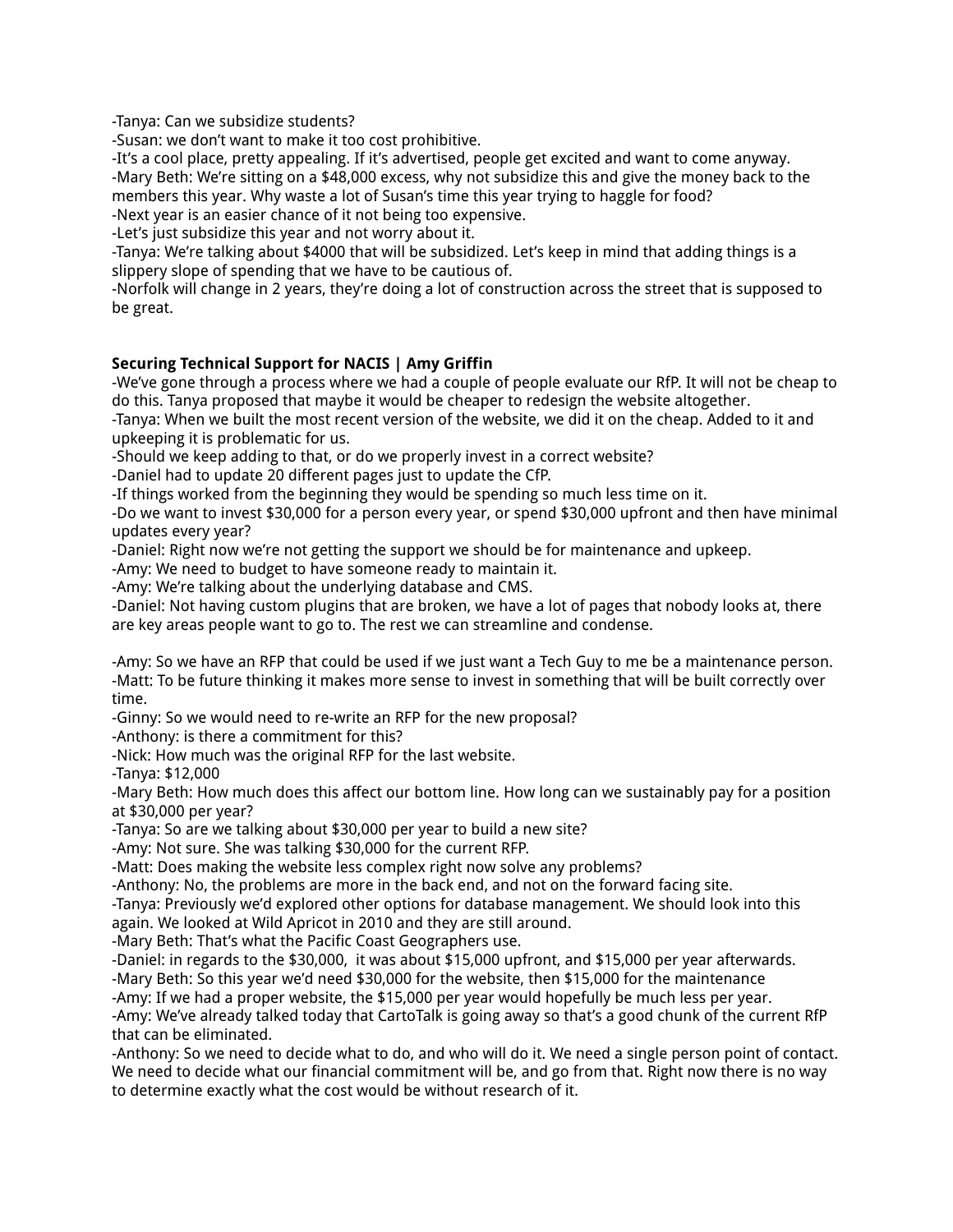-Daniel: He has a fairly good knowledge of what we need, but doesn't know the knowledge of who to look for.

-Nick: He has a couple of companies he can check with to see what they think our costs would be based on their needs.

-Anthony: This seems to be a job for an Executive Director, as it's a job that may be longer than a board member term.

-Tanya: they would want to write the RfP with advice from Nick

-Anthony: move forward with budgeting the current \$30K, and see what we can do to reduce the likelihood of recurring costs.

-Daniel: He agrees that this is the time to spend.

-Mary Beth: she will change the description in the budget

-Tanya: let's impose a deadline to get things done.

-Anthony: Next board meeting.

#### **Nominations | Amy Griffin**

-We have a preliminary list of people to talk to. She wants to ask the current board members with expiring terms if they are interested in continuing.

-Martha is willing to re-run as Secretary.

-Amy: People who have expressed interest: David Asbury, Brooke Marsden

-She will ask Tim Wallace, Mark Kumler, Lizy Diamond, Jenn Milyko (but may not be interested in running again), Michaela Skiles, Chris Mixon, Sarah Battersby, Lauren James, and maybe Hans and Vanessa Knopke-Wetzel.

-Does anyone have suggestions for Students? Joanna Merson and Meghan Kelly were suggested. -Robin is busy in her job and not interested right now in running again. She is participating as SDMC coordinator.

-Mary Beth will talk with a Humboldt student to see if she is interested.

-Our plan is to approach Leo for VPE and see if he is interested, otherwise they will look for suggestions.

-Discussion on adding a field to ballot for suggestions of future nominees. -Sounds like a good idea. Go ahead and put a field on the ballot.

#### **Publications Committee | Nat Case**

● Report

They need a new board member to join the committee for continuity. The reason Nat is the chair because there is no other board member.

-They had a meeting, talked about AoD.

-They recommend that Alethea Steingisser is new editor with Lauren Tierney helping her.

-Daniel: that needs to be voted on by board

-Amy: Decided on a 2nd run on AoD III.

-The AoD board is working on getting a purchasing option working .

-\*see report

#### **-Vote on editorial board.**

#### **Motion: Donna: moves that Alethea is appointed for a 2 year editor term, and Lauren Tierney for a 4 year position. Brooke seconds the motion. All in favour. No nays. Motion passed.**

-Daniel: there is usually an overlap of editors. This year the entire team is leaving. They are working on a method to ensure there is overlap in the future.

-Mary Beth is going to strike the \$1000 budget line for Publications until that time that they propose something to use it for.

#### **Cartographic Perspectives | Amy Griffin**

● Report from Editor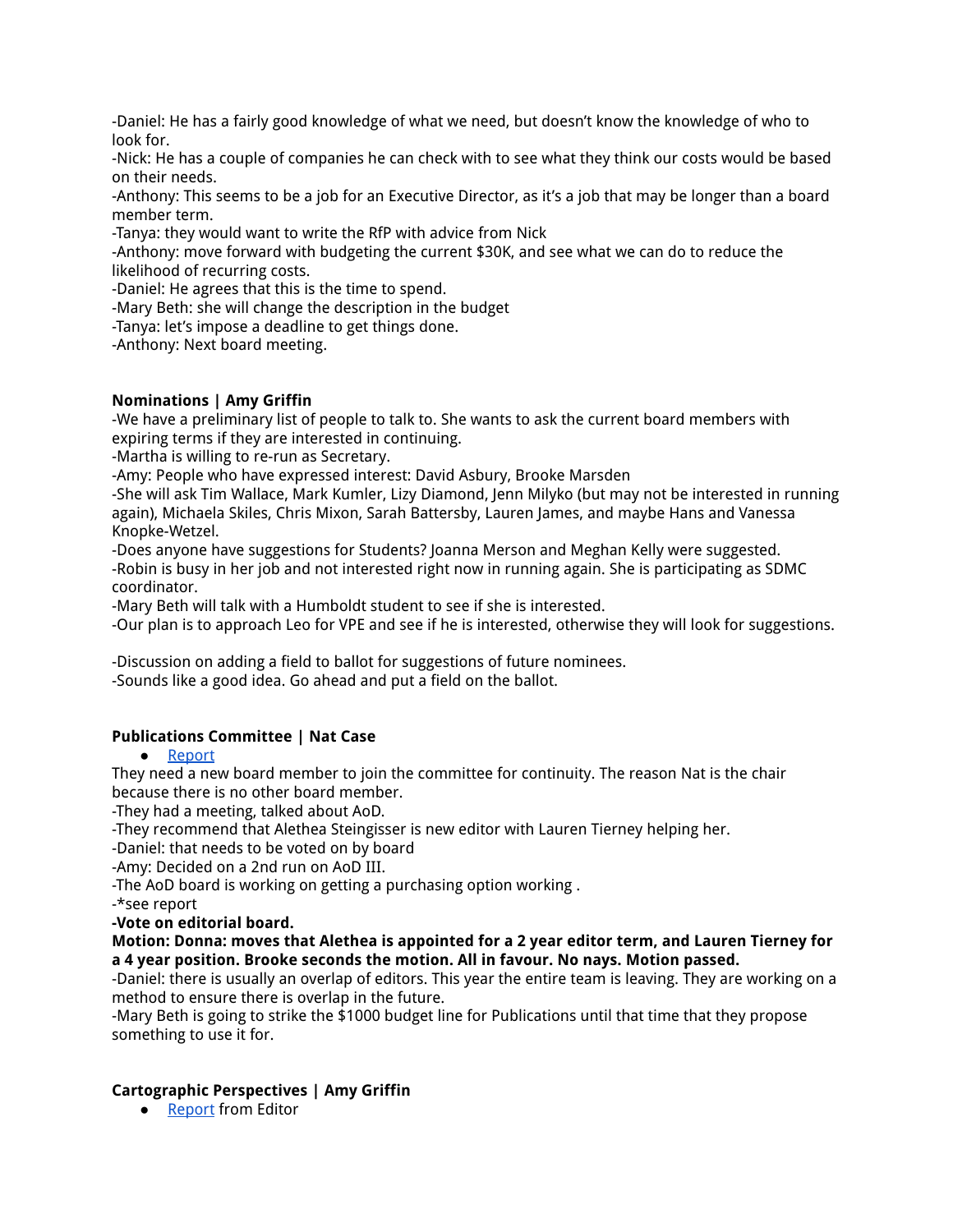-They finally published the last issue of 2015.

-In process of judging the 2015 student paper. 1 set of judgements returned, waiting for the second. -About to publish the 2016 first issue.

-They have all content for 2016 #2, hopefully released sometime in March.

-Some things that have been reviewed and should be submitted soon.

-Will be able to publish more this year.

-Special issue on the books by Jim Thatcher and Craig Dalton, with a deadline for them of November.

-Things are moving forward and finally getting things published

-Anthony: Is there anything that needs to happen with OJS?

-Tanya: are we sticking with OJS?

-Daniel: stuck in 2005 with it (??)

-Tanya: is this something that needs to be investigated as part of the RfP?

-Amy: They're trying a few new things. 1st will be published in March: taking a video from PCD , Emily wrote an accompanying tutorial for it and it will be published in PCD.

-Anthony: The current version of OJS is 3. What are we on?

-Daniel: We're on 2.6.3.0? We can contact our people at Simon Fraser to make sure we get updated.

-Amy: She will look into this right away.

-Amy: We've had three submissions in the last couple of months.

-Daniel: Ask friends for content. Remember it's not just peer-reviewed.

# **Awards Committee| Matt Dooley**

#### ● Report

-We don't expect any major changes this year.

-Robin Tolochko is running the SDMC, Martha is running the SMPC, Nick is on CB, and we have Andy, Justina, and Aly DeGraf.

-We had talked about more grant money for this year to offset Montréal costs.

-Anthony: We can discuss increasing budget later, after we see if there is a large number of applicants for the general board members. We will increase budget if warranted.

-Andy: What do we have from donations for students?

-Mary Beth: around \$690.

# **Membership Benefits | Andy Woodruff**

● Report

-Balance Planet globes, should we still be pursuing? We waited and were too draggy.

-Susan: It just took too long. It wasn't well handled.

-Anthony: Don't need to keep going on it.

-Andy: We talked about t-shirts and stuff. Why does stuff come from all these parts of the group.

-Daniel: The buttons and stickers are just general outreach, not conference specific.

-Tanya: It's just up to what you want to do.

-Anthony: thinks non-year shirts would sell well

-Susan: As long as we don't have overstock we have to store afterwards

-How to promote discounts. Does anyone use them? How to make them usable? Brainstorming a little about how to make the benefits more usable.

-Trying to find out what people might actually use.

-Daniel: over the past several years, he's wondered if we're solving a problem that we don't actually have. It came about as a result of 'what do we provide' when we stopped printing CP. Are we spending a lot of time working on something that isn't really an issue?

-The video stuff is a great member benefit. Something that matters a lot to cartographers.

-Tanya: Thinks that we can let the discounts go.

-All agreed.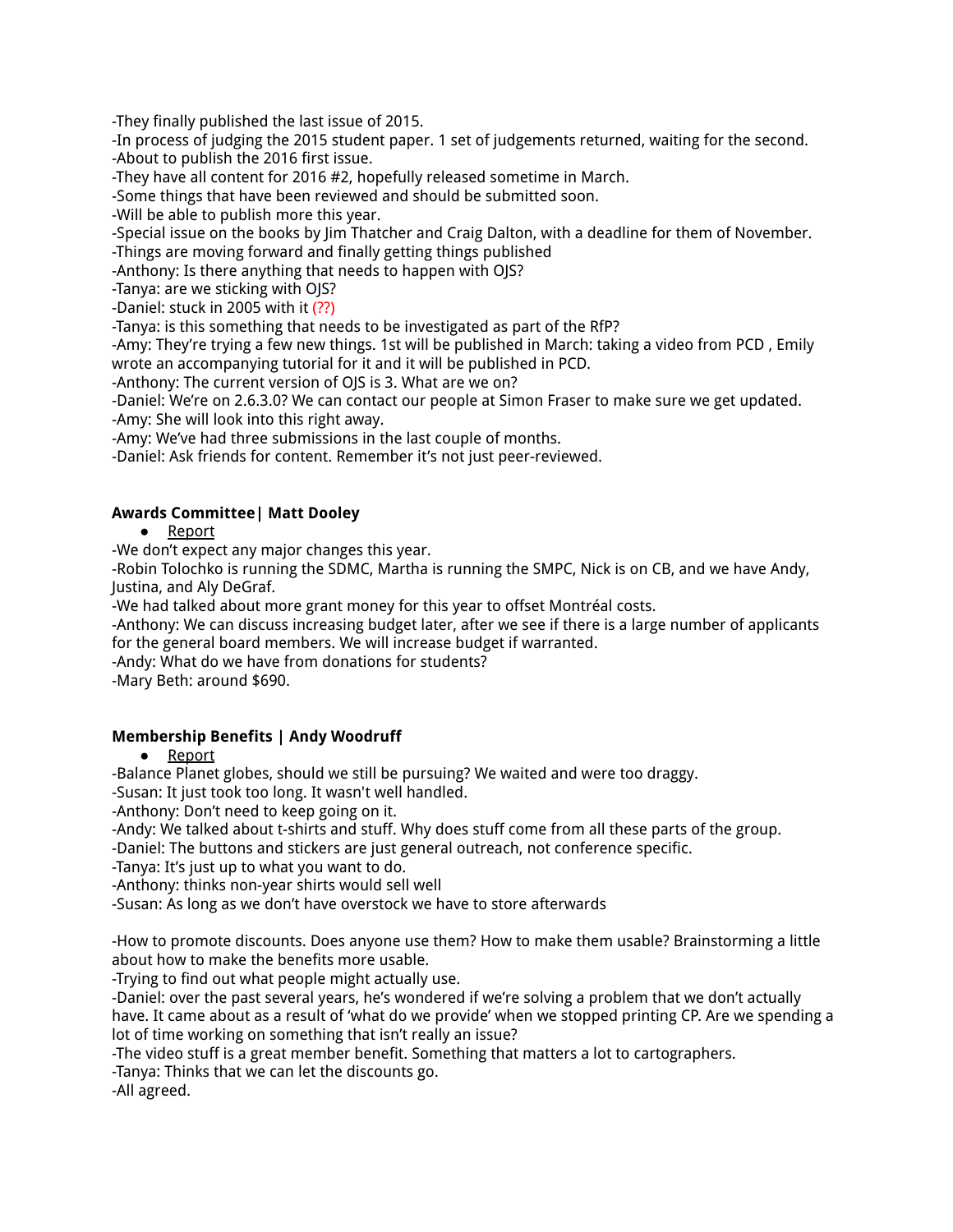-Andy: Travis noticed a comment on proactive highlighting of member accomplishments.

-The list of companies seems to have value.

-Is there interest in showing off Nacites work?

-Daniel: We tried this on Twitter and it was hard to get people to participate.

#### **Finalizing of 2017 Budget | Mary Beth Cunha**

-We've made a number of changes since this morning.

-MaryBeth updated her report from earlier based on our discussions throughout the day. We'll review those updates now.

-General discussion on Cartographic Perspectives printing and shipping to our 14 current subscribers. -How many issues are we on the hook for? We'd send until the end of 2015, then refund them their 2016 and 2017 money.

-Ideally, we'd give earlier notice on this.

-Who are the subscribers? Libraries. Not like it's people that are going to have hurt feelings.

-Susan: Most libraries just hold the issues for a while then trash them.

#### **Motion: Fritz moves that we eliminate the print issue of Cartographic Perspectives. Donna seconded the motion. Discussion ensued:**

**-Susan: someone needs to issue a letter to the subscribers.**

**-Daniel: We'll stop at issue 83 that just went to the printers.**

**-Mary Beth: will then change the budget item to \$3,500 for this year.**

-Daniel: Will see if the printer can stop the issue that just went to the press for 2016, to save **those costs.**

# **-Amy will include a note in her last letter of the editor.**

**-All vote aye. Motion passed.**

-Anthony: okay, that cut \$5,000 from the expenses.

-Tanya: Let's just research the website for now, and put a number in the budget after we have a better idea of the costs.

Anthony: Time for the annual sponsorship talk!

-Tanya: What might that look like for the meeting streaming?

-Anthony: As for other conferences: at the beginning of the video, there is a sign or ad from the business suggesting that that portion is sponsored by XX business. To have a 10x10 space at the Esri UC is like \$15K. Some companies have like huge spaces and pay \$100K for 3 days. It wouldn't be crazy to offer opportunities to companies to sponsor for \$10K.

-Ginny: She would prefer to have the logo on screen, not actually on a sign in the room

-Anthony: It would be on the recorded stuff that everyone can see. Not on the livestream. More value for the sponsor to be on the recording.

-Tanya: Are we thinking of sponsoring this year, or asking if people like the video, or then saying "Like it? Sponsor it."

-Advertise ahead and see if people are interested.

-Anthony: It would be easier to have one company that sponsors.

-Tanya: So we're looking for 1 sponsor that will cover the cost.

-Anthony: or even \$10K.

-Ginny: Does Anthony think that sponsors will be hard to find since it's the first time?

-Antony: Not really. For what it costs, it's a great deal. Their advertisement lasts for years on the web. Unlike a coffee break sponsor where in 30 minutes it's gone and nobody remembers.

-Tanya: Do you think we should target a handful of companies, but are only looking for one sponsor.

-Anthony: you could have it where there is a separate sponsor for PCD and then maybe three others for each track.

-Anthony: The risk is that if the sponsoring company did something we don't like, we're stuck with them. -Daniel: Is there morality clauses where we can back out for whatever reason?

-Nick: That's one reason to have more sponsors. To take the spotlight off of any one.